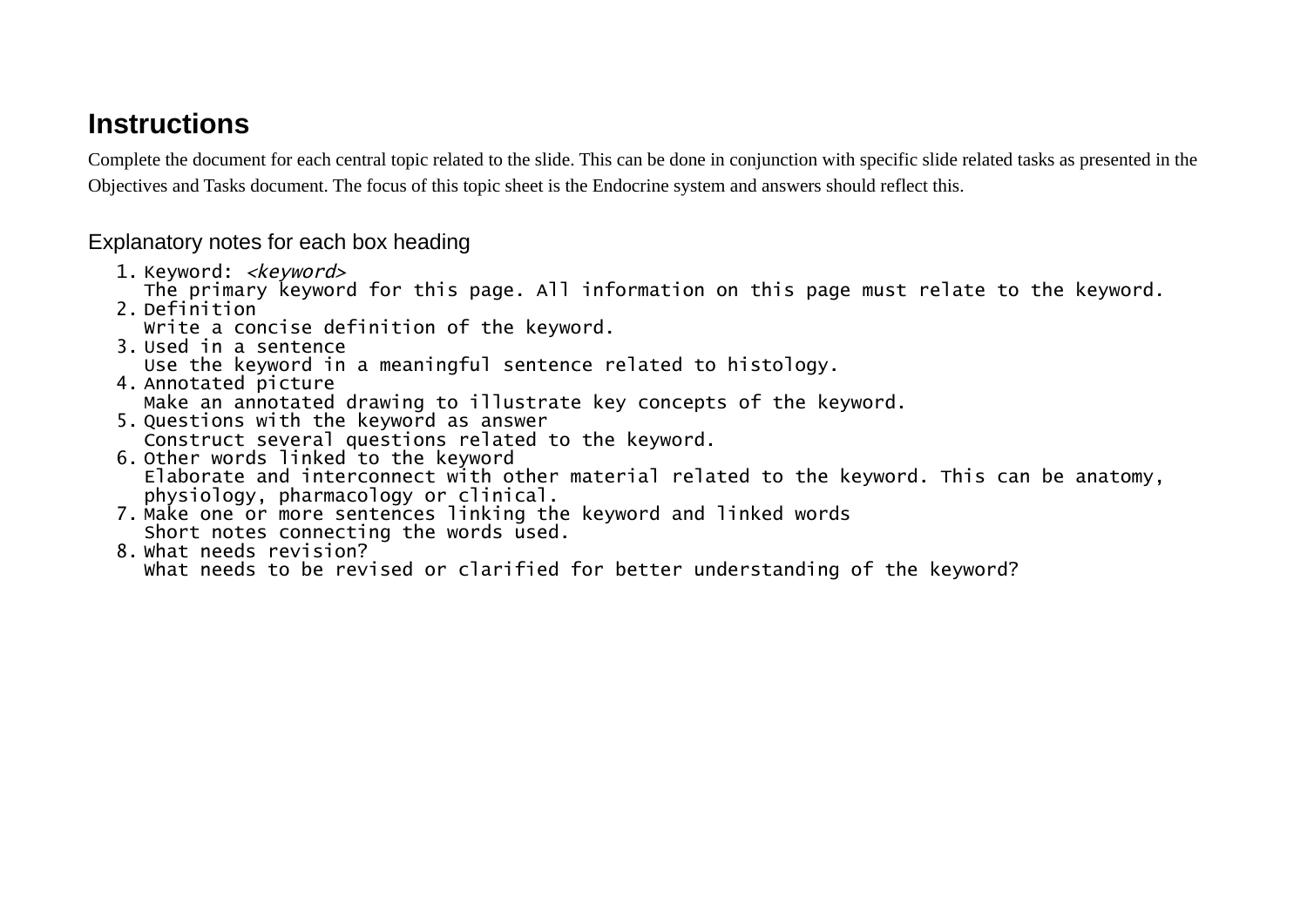| Definition:          | Questions with the keyword as answer:                            |
|----------------------|------------------------------------------------------------------|
| Used in a sentence:  |                                                                  |
|                      |                                                                  |
|                      | Other words linked to the keyword:<br>Keyword: Adrenal gland     |
| Annotated picture:   |                                                                  |
|                      | Make one or more sentences linking the keyword and linked words: |
| What needs revision? |                                                                  |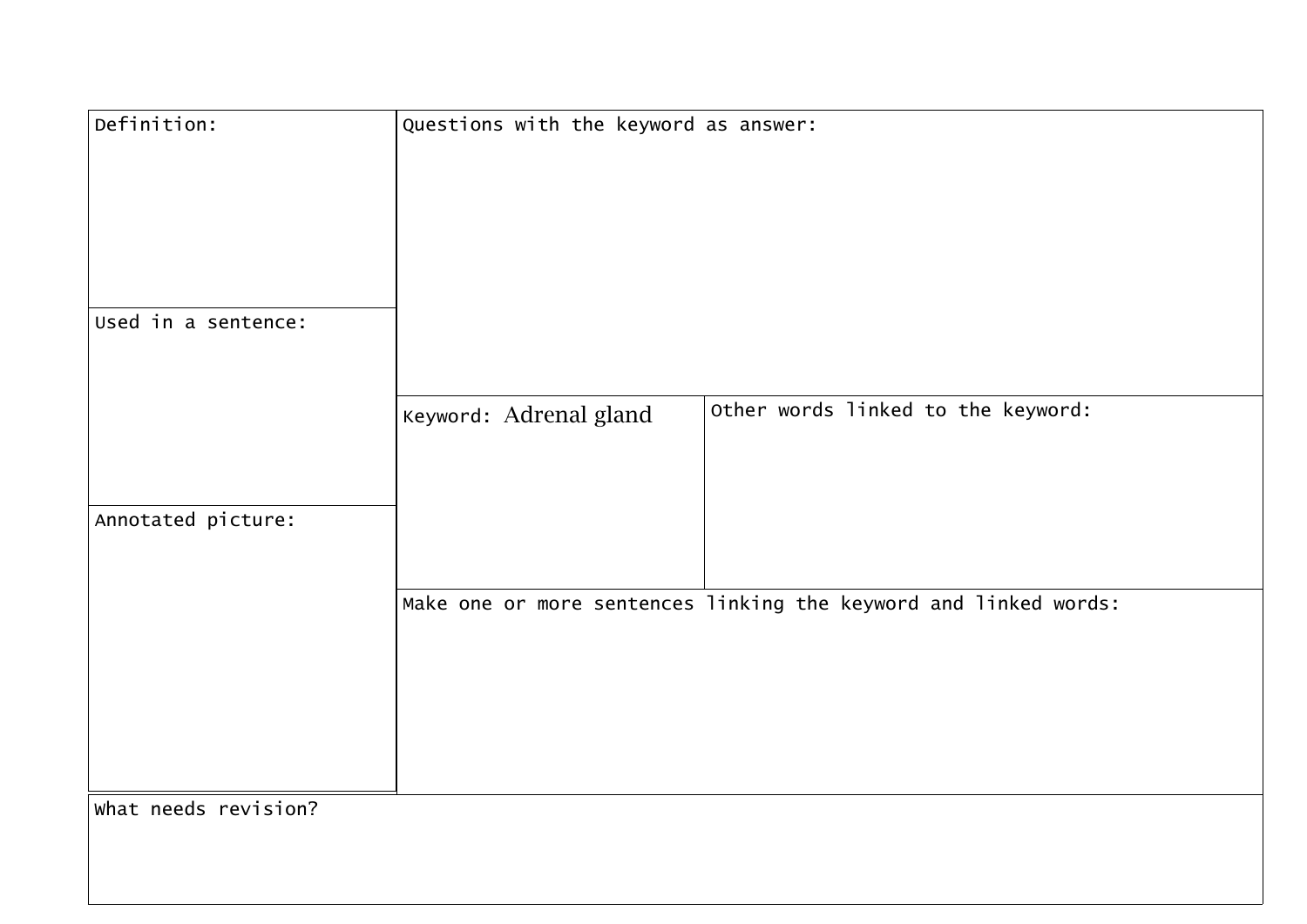| Definition:          | Questions with the keyword as answer:                            |
|----------------------|------------------------------------------------------------------|
| Used in a sentence:  |                                                                  |
|                      | Other words linked to the keyword:<br>Keyword: Corpus luteum     |
| Annotated picture:   |                                                                  |
|                      | Make one or more sentences linking the keyword and linked words: |
|                      |                                                                  |
| What needs revision? |                                                                  |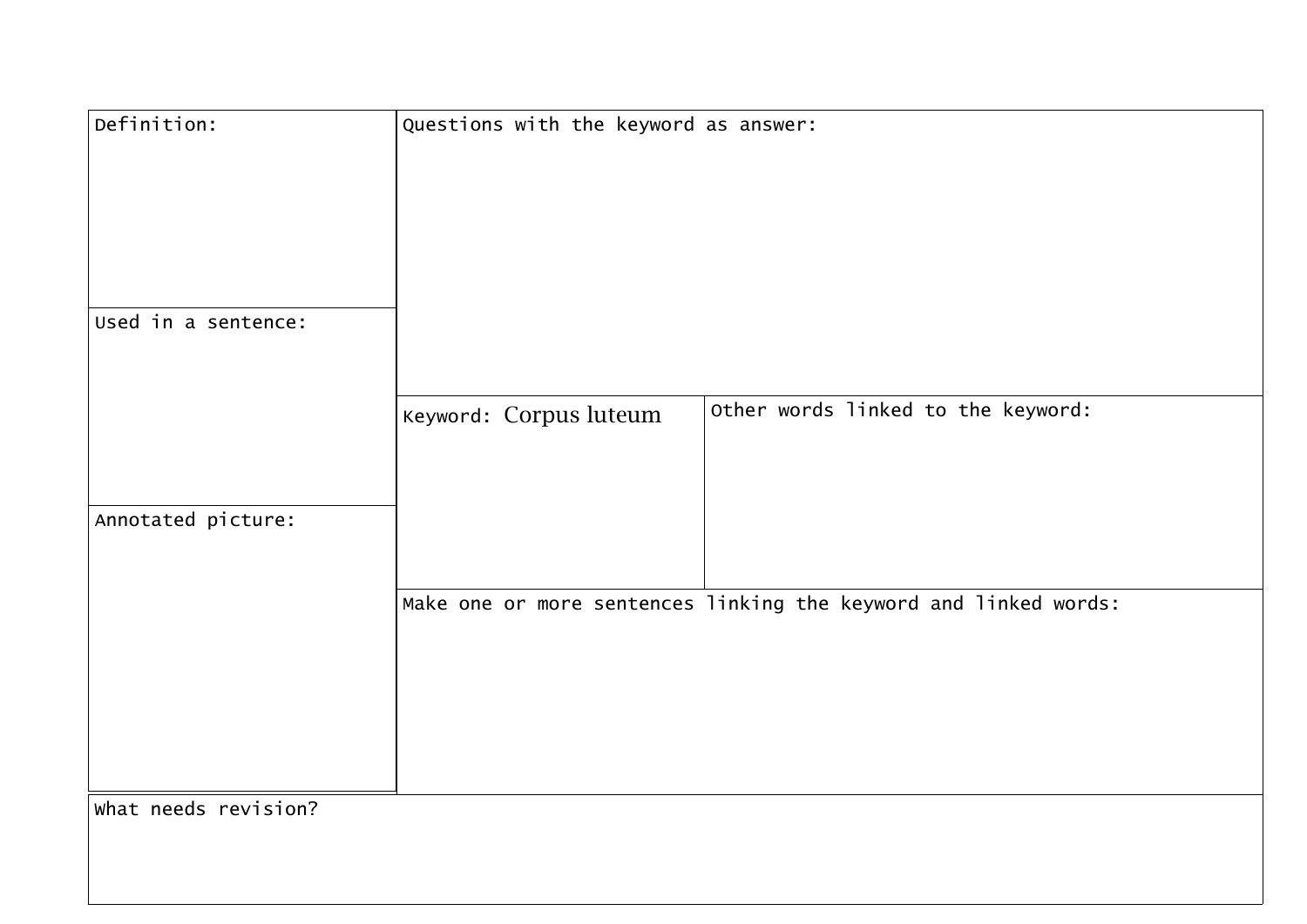| Definition:          | Questions with the keyword as answer:                            |
|----------------------|------------------------------------------------------------------|
| Used in a sentence:  |                                                                  |
|                      |                                                                  |
|                      | Other words linked to the keyword:<br>Keyword: Digestive glands  |
| Annotated picture:   |                                                                  |
|                      | Make one or more sentences linking the keyword and linked words: |
| What needs revision? |                                                                  |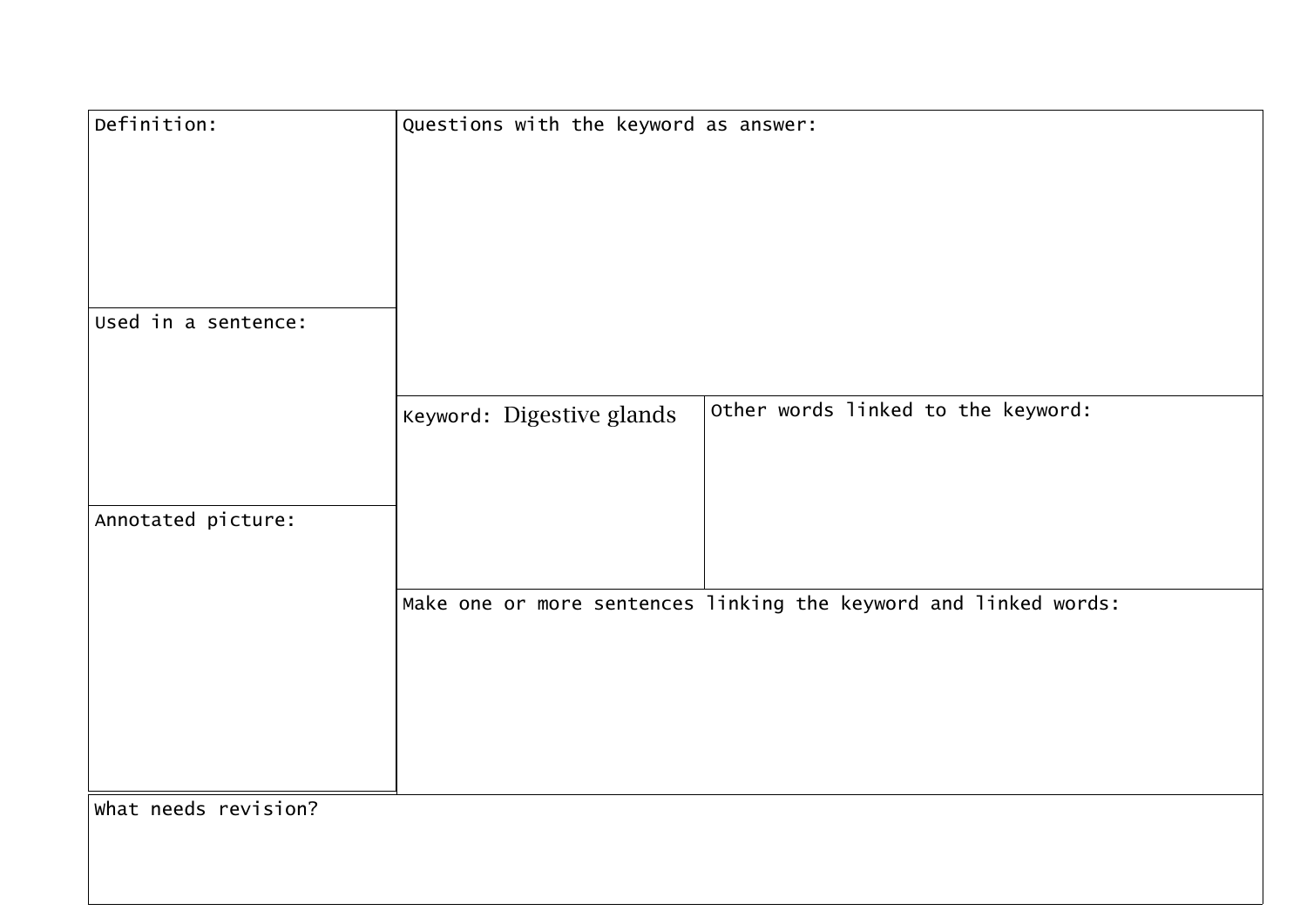| Definition:          | Questions with the keyword as answer:                            |
|----------------------|------------------------------------------------------------------|
| Used in a sentence:  |                                                                  |
|                      |                                                                  |
|                      | Other words linked to the keyword:<br>Keyword: Heart             |
| Annotated picture:   |                                                                  |
|                      | Make one or more sentences linking the keyword and linked words: |
| What needs revision? |                                                                  |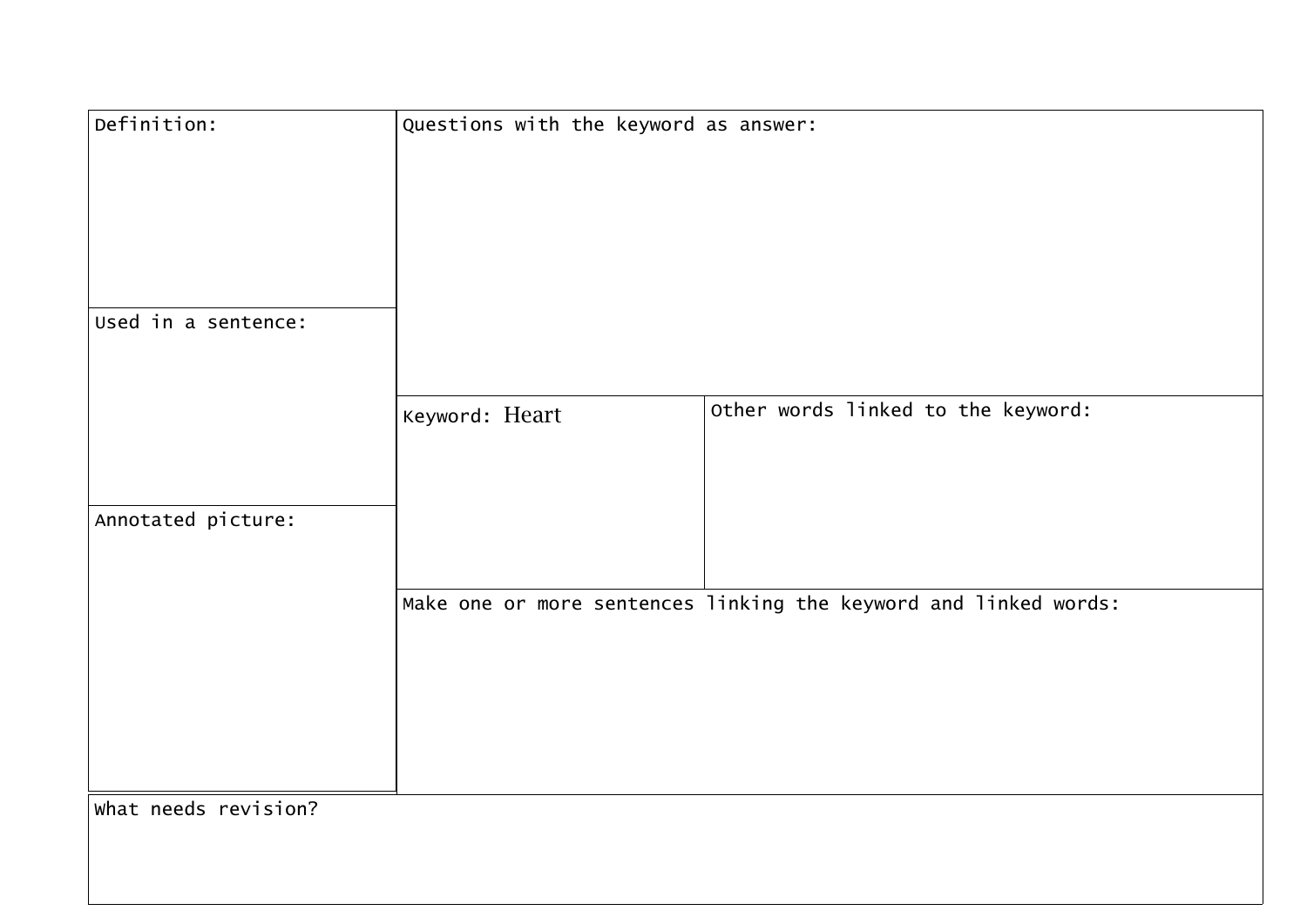| Keyword: Kidney |                                                                                                                                                 |
|-----------------|-------------------------------------------------------------------------------------------------------------------------------------------------|
|                 |                                                                                                                                                 |
|                 |                                                                                                                                                 |
|                 |                                                                                                                                                 |
|                 |                                                                                                                                                 |
|                 |                                                                                                                                                 |
|                 |                                                                                                                                                 |
|                 |                                                                                                                                                 |
|                 |                                                                                                                                                 |
|                 |                                                                                                                                                 |
|                 | Questions with the keyword as answer:<br>Other words linked to the keyword:<br>Make one or more sentences linking the keyword and linked words: |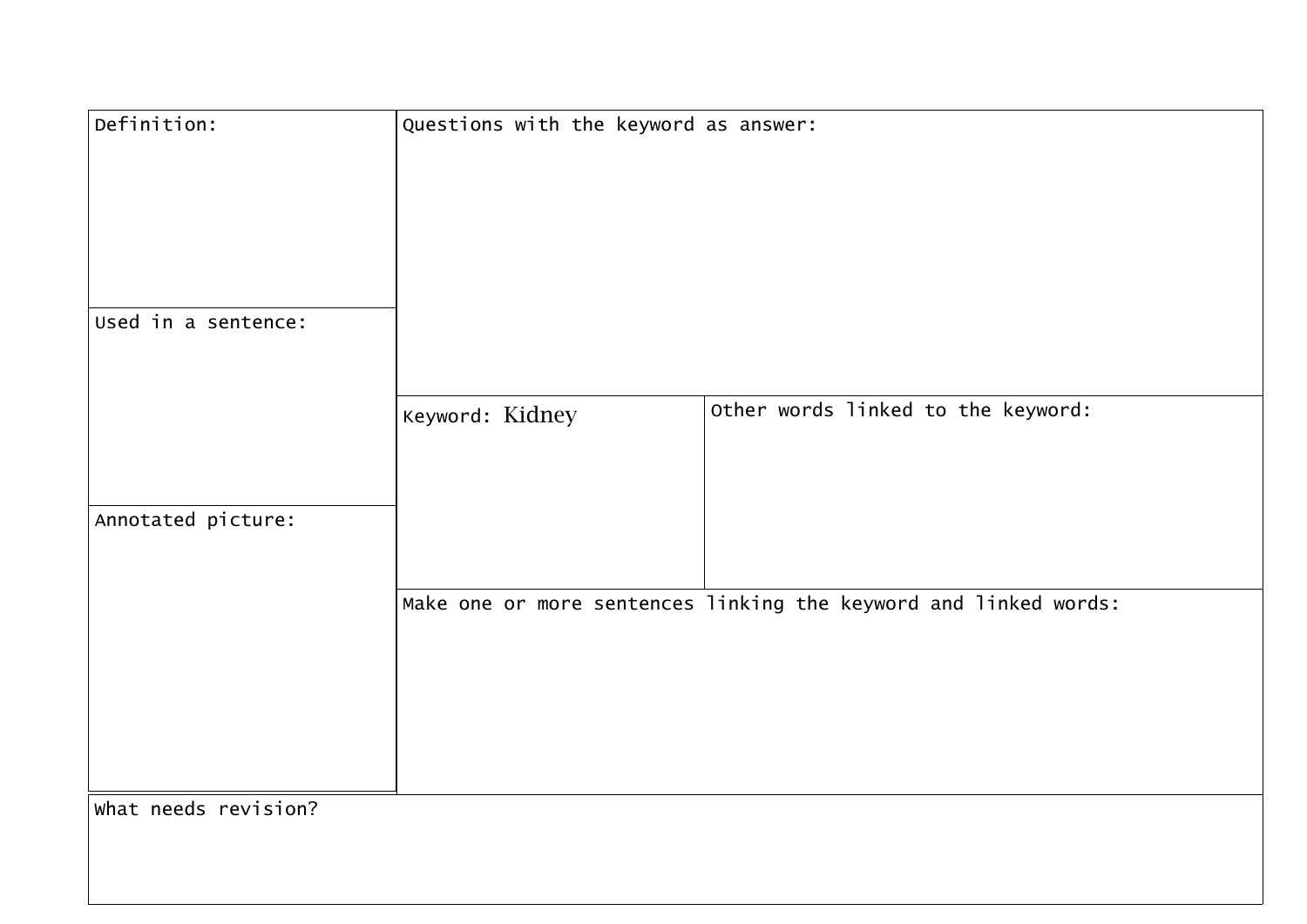| Definition:          | Questions with the keyword as answer:                            |
|----------------------|------------------------------------------------------------------|
|                      |                                                                  |
| Used in a sentence:  |                                                                  |
|                      | Other words linked to the keyword:<br>Keyword: Ovary             |
| Annotated picture:   |                                                                  |
|                      | Make one or more sentences linking the keyword and linked words: |
| What needs revision? |                                                                  |
|                      |                                                                  |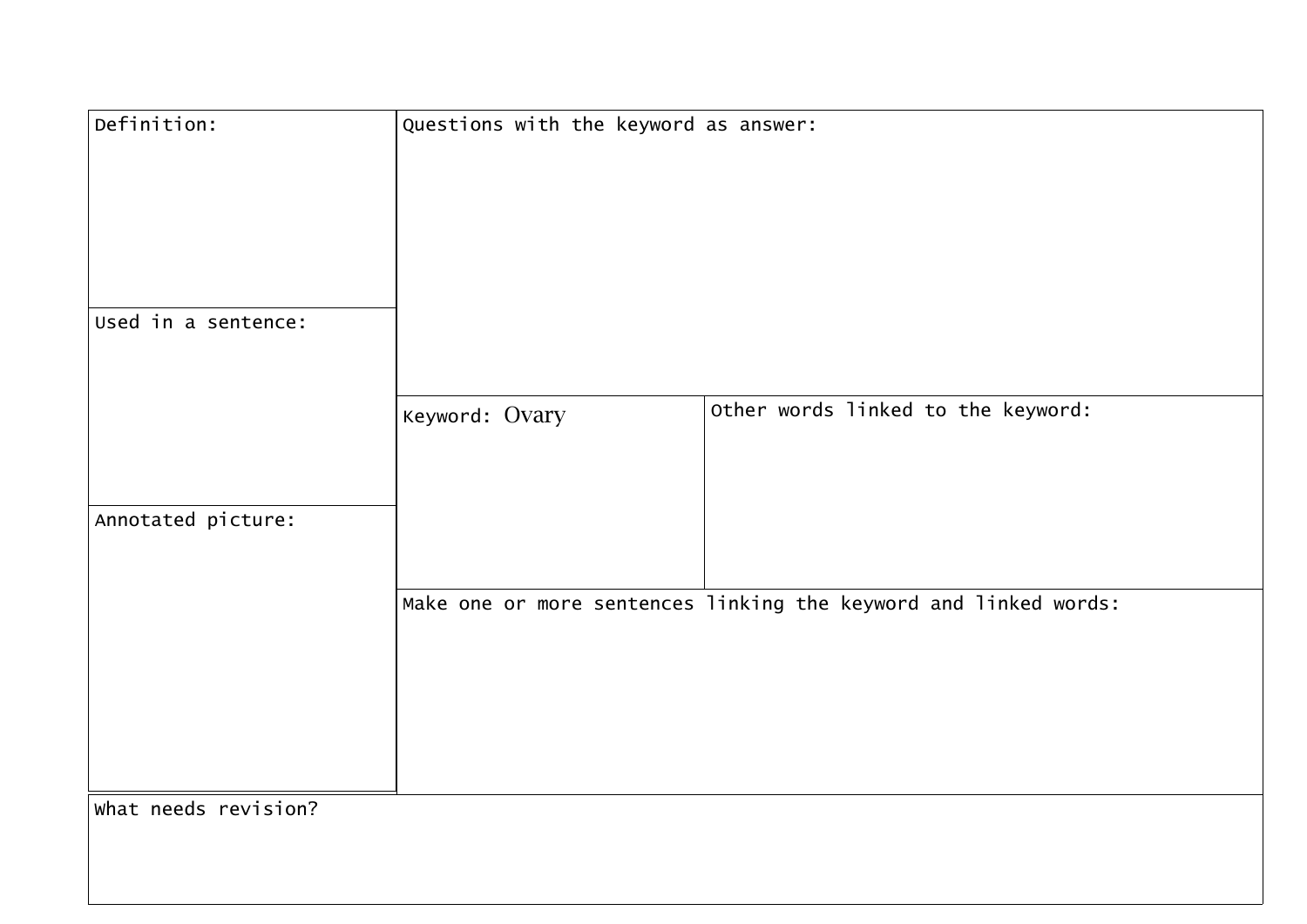| Definition:          | Questions with the keyword as answer:                            |
|----------------------|------------------------------------------------------------------|
|                      |                                                                  |
| Used in a sentence:  |                                                                  |
|                      | Other words linked to the keyword:<br>Keyword: Pancreas          |
| Annotated picture:   |                                                                  |
|                      | Make one or more sentences linking the keyword and linked words: |
| What needs revision? |                                                                  |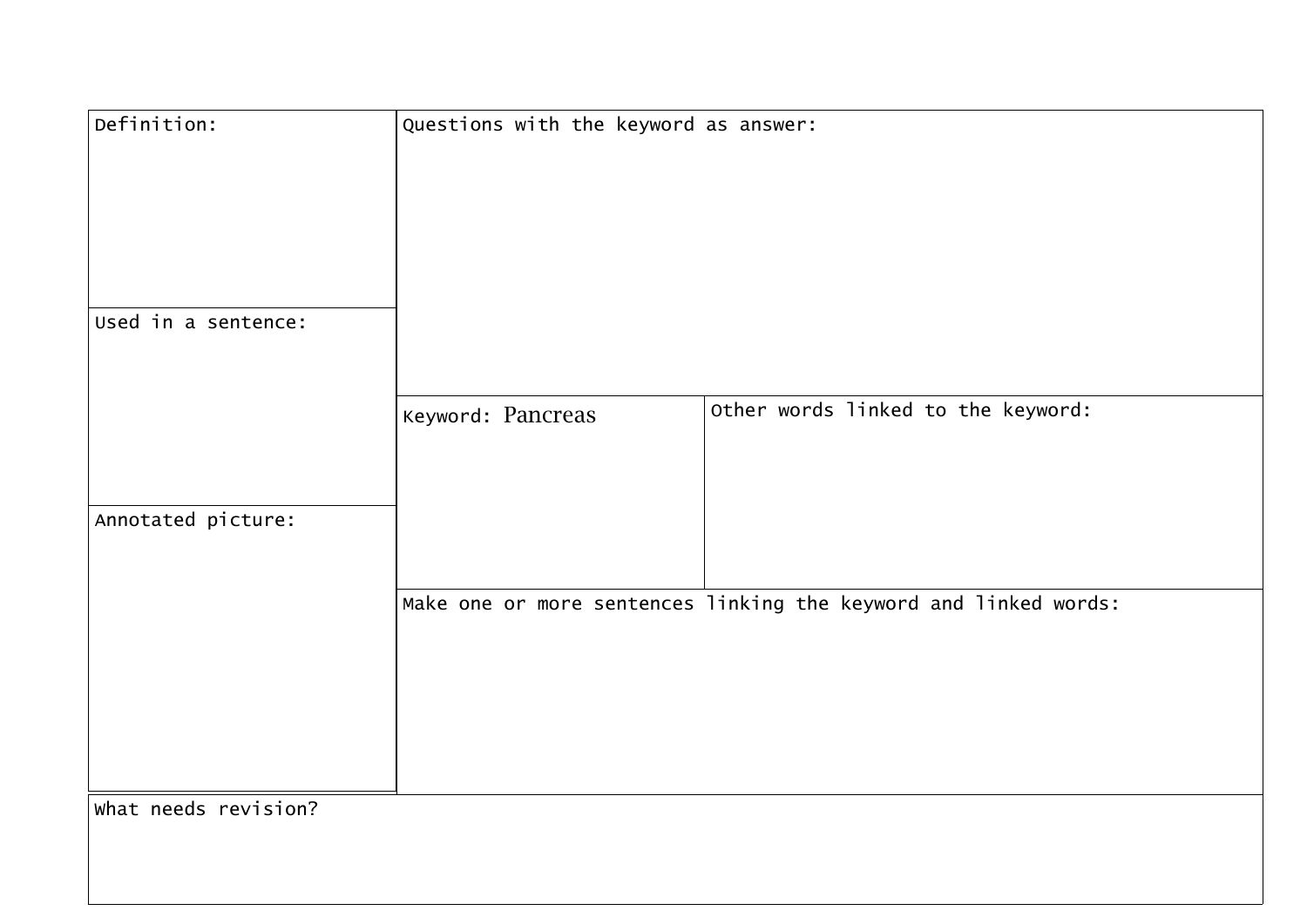| Definition:          | Questions with the keyword as answer:                            |
|----------------------|------------------------------------------------------------------|
| Used in a sentence:  |                                                                  |
|                      | Other words linked to the keyword:<br>Keyword: Parathyroid gland |
| Annotated picture:   |                                                                  |
|                      | Make one or more sentences linking the keyword and linked words: |
| What needs revision? |                                                                  |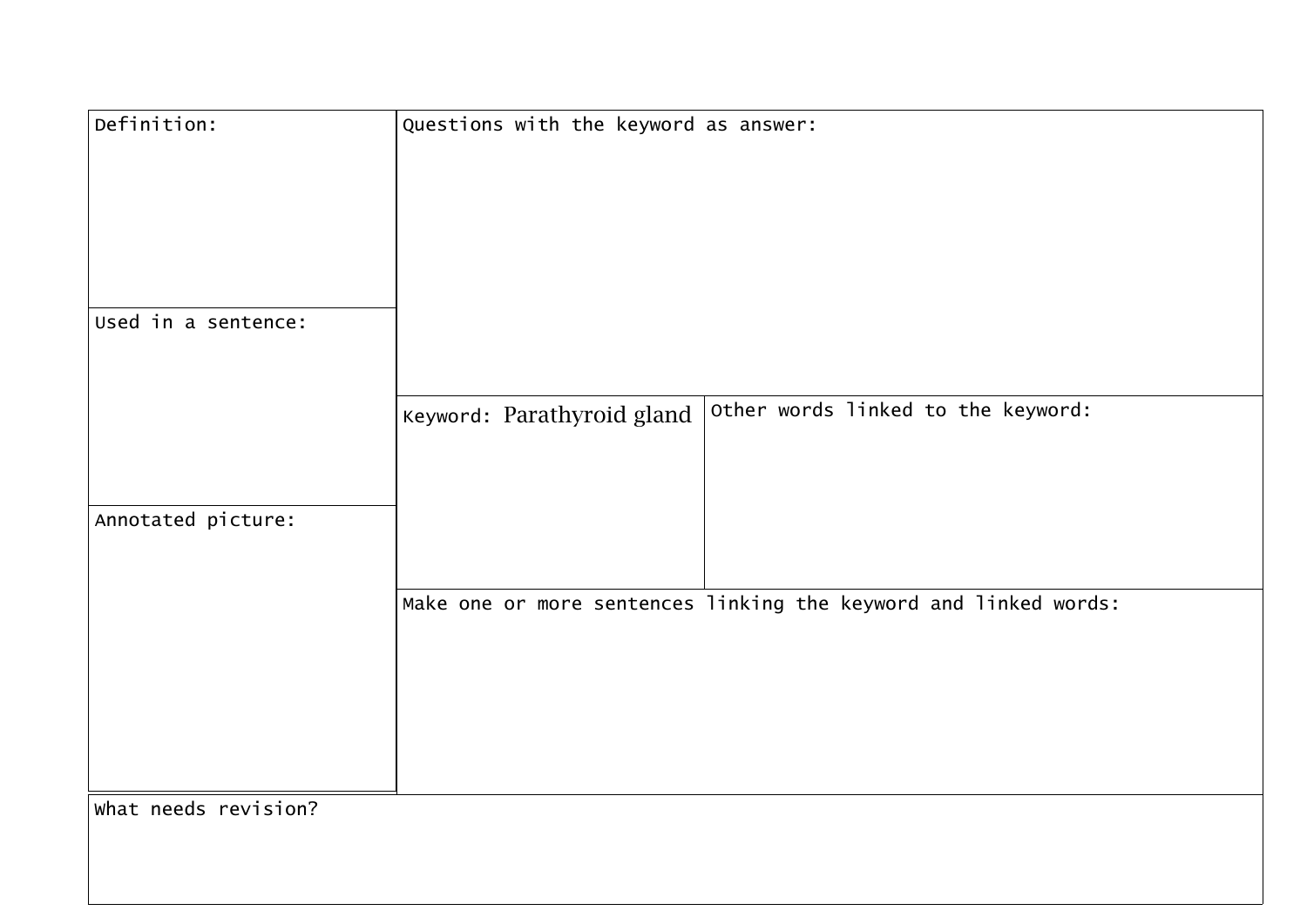| Other words linked to the keyword:                               |
|------------------------------------------------------------------|
|                                                                  |
|                                                                  |
| Make one or more sentences linking the keyword and linked words: |
|                                                                  |
|                                                                  |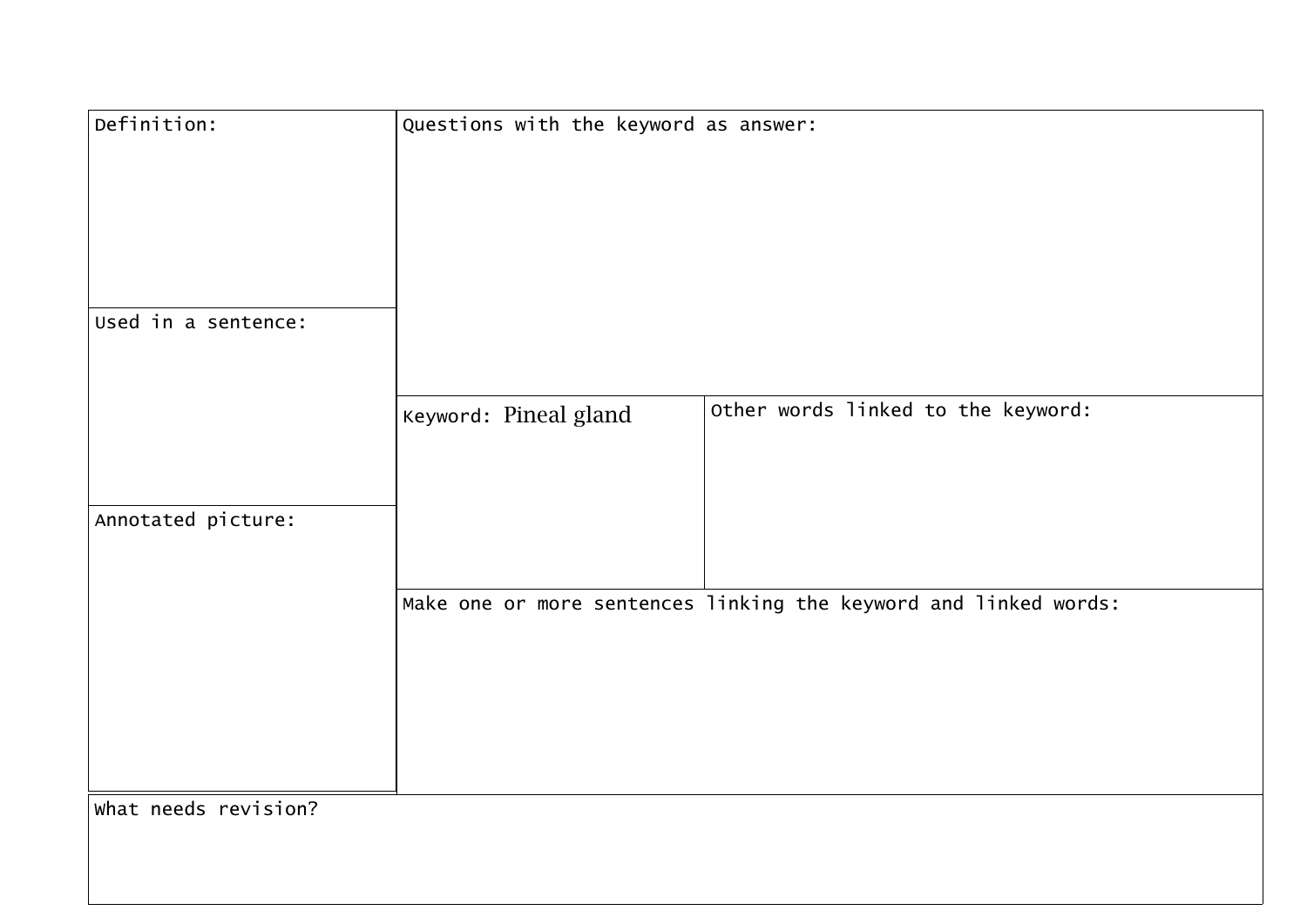| Definition:          | Questions with the keyword as answer:                            |
|----------------------|------------------------------------------------------------------|
| Used in a sentence:  |                                                                  |
|                      |                                                                  |
|                      | Other words linked to the keyword:<br>Keyword: Pituitary gland   |
| Annotated picture:   |                                                                  |
|                      | Make one or more sentences linking the keyword and linked words: |
| What needs revision? |                                                                  |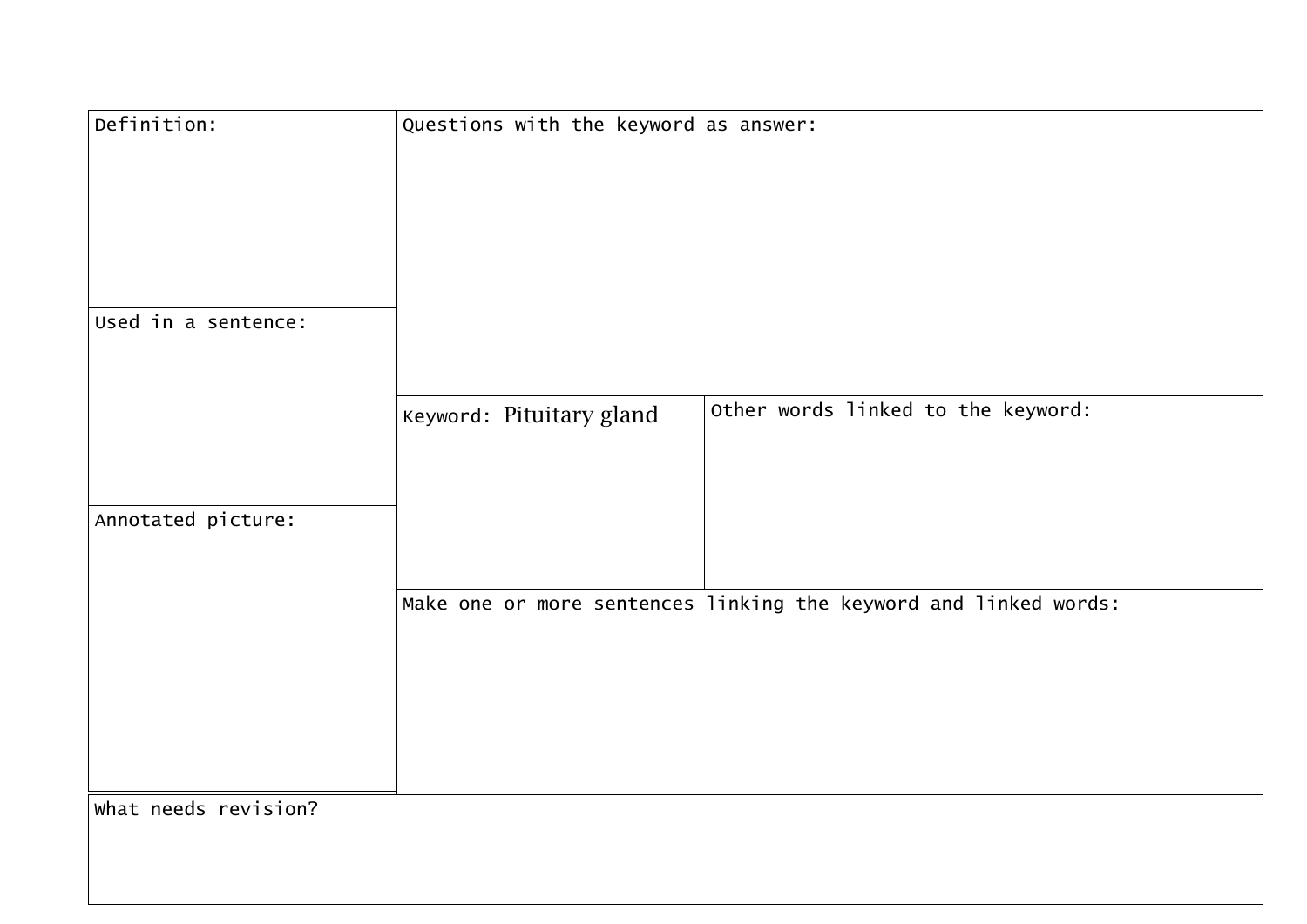| Definition:          | Questions with the keyword as answer:                            |
|----------------------|------------------------------------------------------------------|
| Used in a sentence:  |                                                                  |
|                      |                                                                  |
|                      | Other words linked to the keyword:<br>Keyword: Testis            |
| Annotated picture:   |                                                                  |
|                      | Make one or more sentences linking the keyword and linked words: |
| What needs revision? |                                                                  |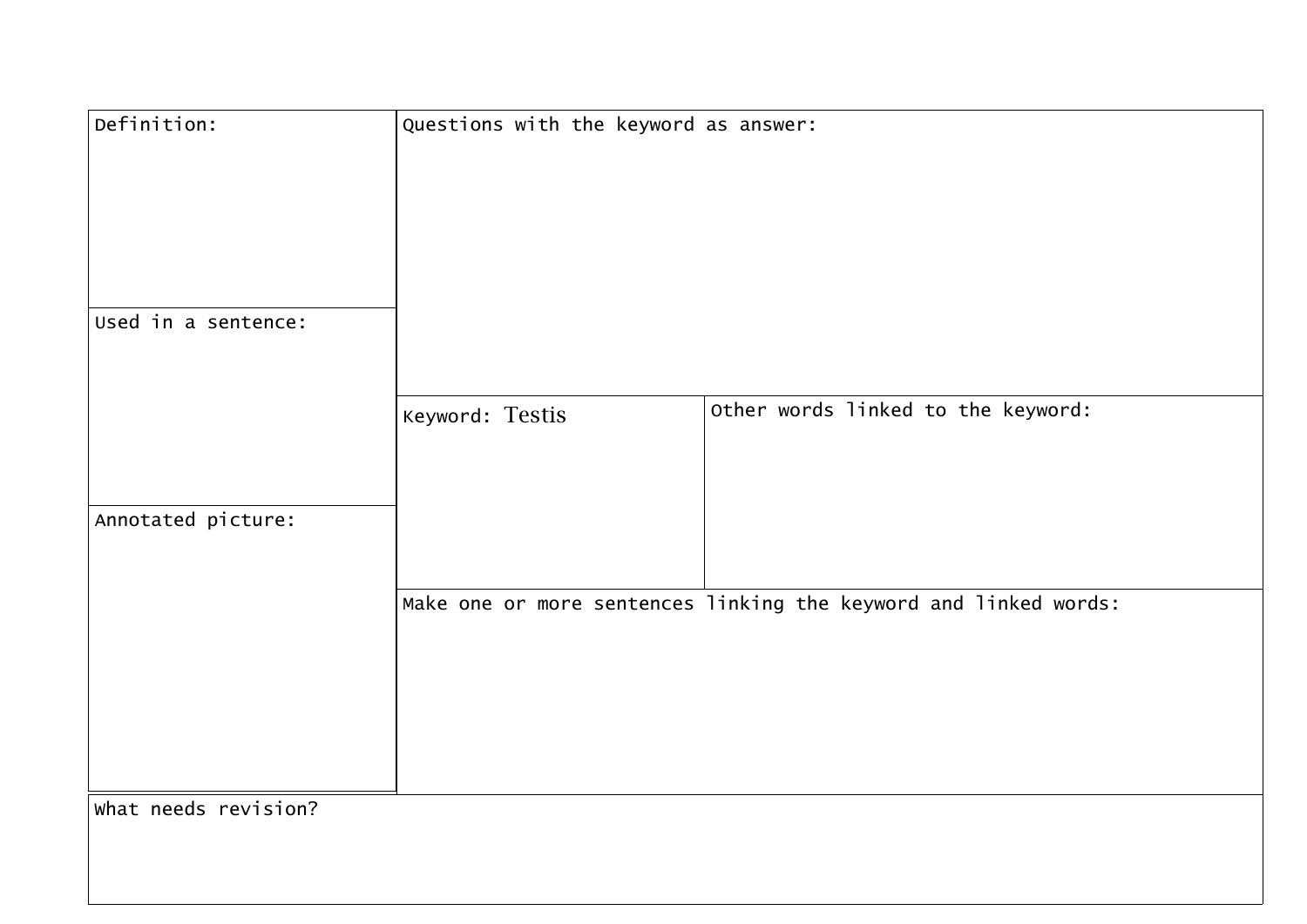| Definition:          | Questions with the keyword as answer:                            |
|----------------------|------------------------------------------------------------------|
| Used in a sentence:  |                                                                  |
|                      |                                                                  |
|                      | Other words linked to the keyword:<br>Keyword: Thymus            |
| Annotated picture:   |                                                                  |
|                      | Make one or more sentences linking the keyword and linked words: |
|                      |                                                                  |
| What needs revision? |                                                                  |